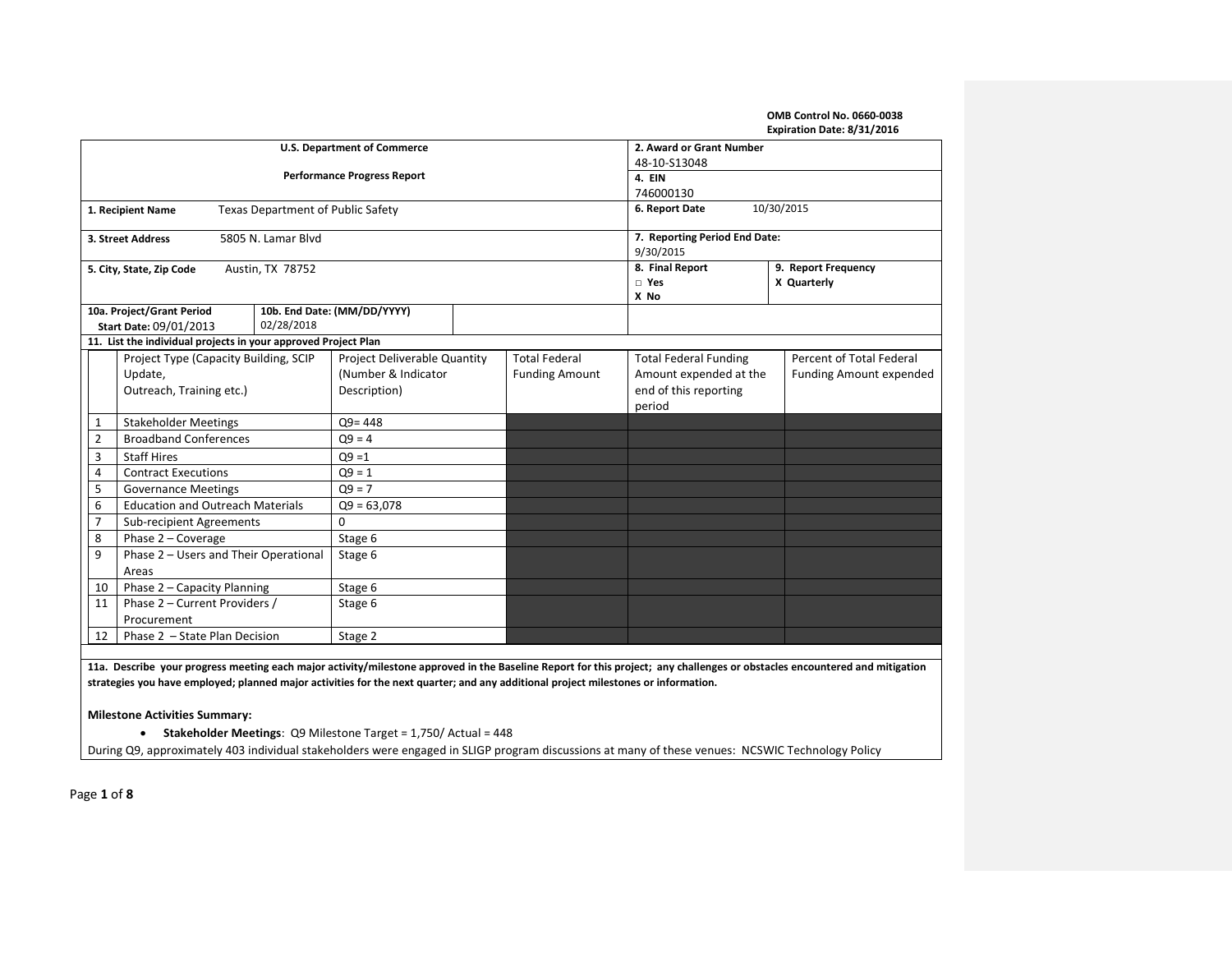Committee Meeting, The Sheriff's Association of Texas Annual Conference, MDST Briefing to CONNCT Users, TxPSBP Rural SAG Briefing to CONNCT Users, Alabama-Coushatta Harris County LTE Site Meeting, Texas Municipal Police Association Annual Conference, LEMIT, TX 911 GIS User Groups, Northwest Tribal Emergency Management Conference, Education SAG Kick-Off Calls, Education SAG: K-12 Committee, SAG-VOAD and Private Sector Meetings, Montgomery County Fire Chief's Association, Galveston County Emergency Communication District, Border Communications Meeting, Monthly Tribal Conference Calls. In addition, the State of Texas participated in the panel discussion at the Sheriff's Association of Texas Annual Conference entitled Technology Update. Major plans for Q10 include participation and/or presentations at: TAMU Winter Institute, 2015 SPOC Breakout Sessions, AVIAT Networks Seminar, TCOLE Coordinator Training, TAMU Winter Institute – FirstNet Applications Workshop, RHCP Symposium, LTE North America Conference, Texas EMS Conference, and EWTG Conference. In addition, a FirstNet Board Meeting is scheduled in Houston for December, with an anticipated presentation on the Texas Early Builder projects – a major effort to be done in collaboration with Harris County.

# • **Broadband Conferences**: Q9 Milestone Target = 15 / Actual = 4

During SLIGP Q9, Texas representatives participated in the following: Southwest Border Communications Working Group and the APCO Annual Conference. A representative from Texas participated in two of the APCO Annual Conference's panels focused on The Early Builder Roundtable and Gathering Location Information For Planning FirstNet.

Q10 future Broadband events include: IACP Annual Conference and the LTE Public Safety Summit.

# • **Staff Hire:** Q9 Milestone Target = 0 / Actual = 0

The overall headcount for Staff FTEs changed due to 1 new hire but the grant funded employees has not changed during this quarter. We lost one Broadband Technical Coordinator, and hired one Broadband Project Manager. DPS currently has 48 people assigned to SLIGP tasks; some working part-time and three assigned full-time.

## • **Contract Executions:** Q9 Milestone Target = 0 / Actual = 1

The overall headcount for Contract Execution has not changed during this quarter; a new contract was executed to continue the existing staff and effort for 60 days.

# • **Governance Meetings**: Q9 Milestone Target = 9 / Actual = 7

Q9 meetings consisted of sub-committee management meetings, Rural SAG, Governance management, Tribal SAG calls and quarterly meetings, and SEC monthly meetings. Notable efforts included: July SEC meeting with Brian Kassa from FirstNet spoke on FirstNet's quality of service, priority, and preemption; September SEC meeting reviewed the MDS status in Texas and SAG activities, demonstrated the Brazos County broadband system, and discussed process gathering and approving coverage objective maps; established new SAGs including PSAP, Education, VOAD/Private Sector to assist with Phase 2 data collection activities; distributed SLIGP outreach materials to the SEC delegates and COG contacts; presented an overview of the Rural SAG coverage objectives planning efforts at the SCIP conference; and validated new SEC delegates contact information. In addition, the team hosted the annual SCIP conference with over 90 attendees from local, state and federal governments. Highlights included key presentations from FCC's Public Safety and Homeland Security Bureau, as well as an overview of the Texas public safety broadband activities, strategic advisory groups (SAGs), and the mobile data survey and requirements gathering activities.

Q10 meetings will include Rural and Tribal SAG meetings, as well as regular SEC conference calls.

Page **2** of **8**

**Deleted:** ¶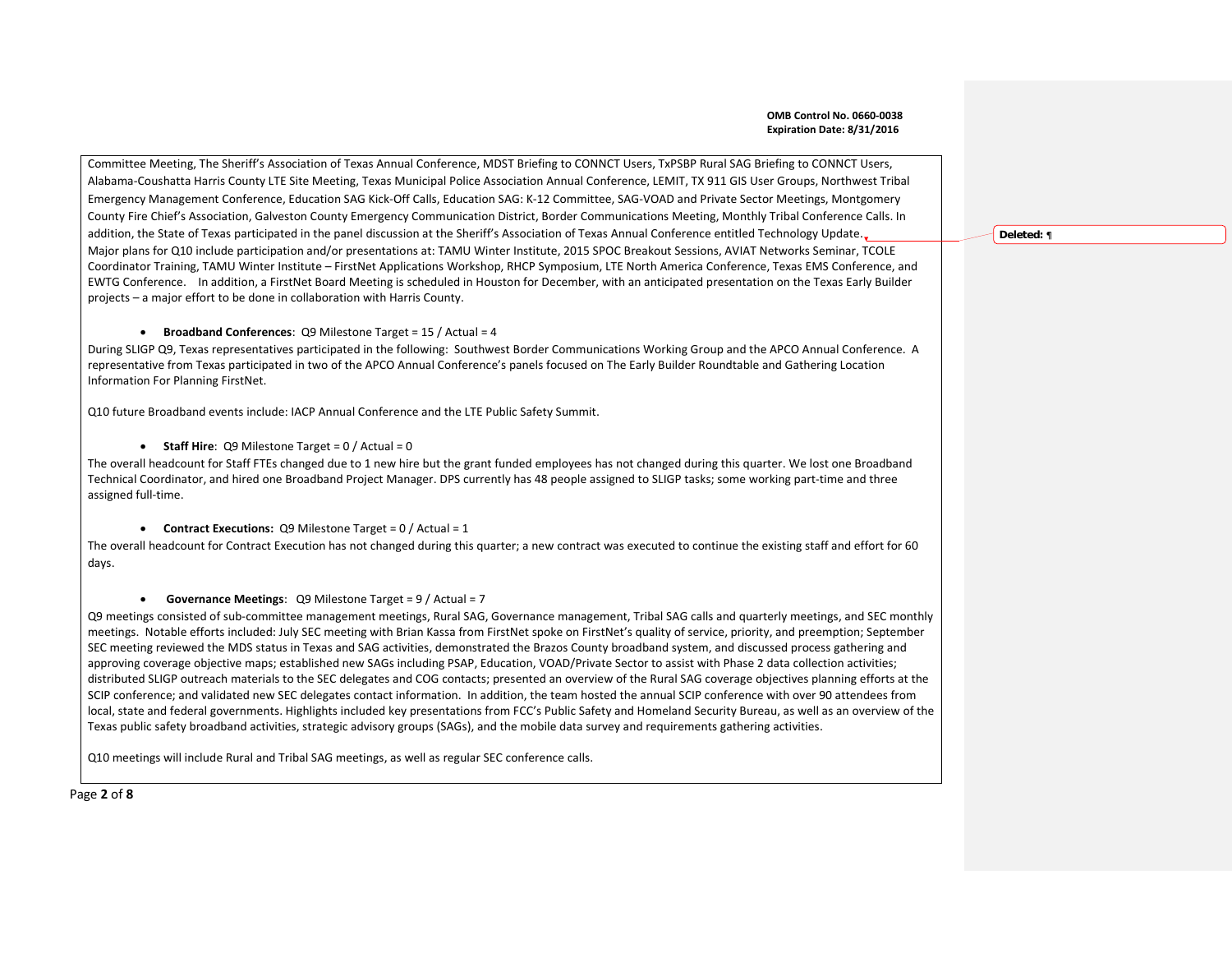## • **Education and Outreach (E&O):** Q9 Milestone Target = 45,451/ Actual = 63,078

Materials distributed included Texas Public Safety Broadband Program URL cards; TxPSBP newsflash distributions; PS LTE Fact Sheets and FAQ sheets, as well as posters about our new eLearning courses.

- Produced MDS one sheet and distributed 5000 copies at conferences and to SEC delegates
- Article published in the Texas Government Insider online magazine discussing Texas' efforts on ensuring that the needs and perspectives of its public safety professionals are heard and considered through this extensive project. The article highlights the State's activities as it relates to the SLIGP Phase 2 expectations and deliverables.
- For MDS, over 1100 surveys had been completed at the end of Q9. The team executed a customer resource management CRM system to manage this process and developed a comprehensive program to identify stakeholders, contact them via electronic methods as well as via phone, as well as maintain accurate records of data collection and stakeholder touch points.
- Team has over 296 twitter followers (greater than 40% increase in followers since Q8) and has tweeted over 578 times since launch in mid-February.

## **Phase 2 Activities:**

The following details will outline the team's Phase 2 activities and progress:

• **8. Coverage (Stage 6):** As an output of the Rural SAG, the team provided a draft phased coverage map to FirstNet illustrating a county-by-county breakdown of tiered needs for public safety LTE. This report outlined the methodology, how the phased map was derived, as well as the datasets that were gathered. The team also provided extensive 911 call location data from the Public Safety Answering Points. These data sets and report were submitted to FirstNet by the September 30<sup>th</sup> deadline, and as additional data is collected and/or identified it will be provided for consideration.

Looking forward, the team has combined the map data with hurricane evacuation routes in an effort to create a Texas a baseline coverage objective. During Q10, the team plans to release this Texas baseline coverage objective to jurisdictions statewide for their comments and consideration. This feedback will be incorporated into the overall Texas baseline coverage objective to provide to FirstNet as the project progresses.

- **9. Users and Their Operational Areas (Stage 6):** The team submitted the Mobile Data Survey results through the CASM portal to meet the September  $30<sup>th</sup>$  deadline. At the end of Q9, over 1100 agencies had completed the survey. The State continues to encourage jurisdictions to complete the MDS so a more representative sample can be obtained. Outreach efforts continue, with the utilization of additional Strategic Advisory Groups, to better understand user needs and their operational areas. As additional survey results are submitted to CASM, this information will be provided to FirstNet.
- **10. Capacity Planning (Stage 6):** At the end of Q9 (September 30th deadline), the team submitted a one-month snapshot of wireless data usage from the Texas Highway Patrol. In addition, the team has solicited similar information from Harris County, Brazos County, and Brazos Valley Council of Governments with anticipation of receiving this information in Q10. As stated above, the team's efforts will continue through the project to obtain additional MDS responses through outreach efforts to allow for more detailed capacity planning information to be provided to FirstNet.
- **11. Current Providers/Procurement (Stage 6):** The team submitted the Mobile Data Survey results through the CASM portal to meet the September 30th deadline. The team also provided information outlining the State Contracting Agency – DIR and mobile data procurement options available.

Page **3** of **8**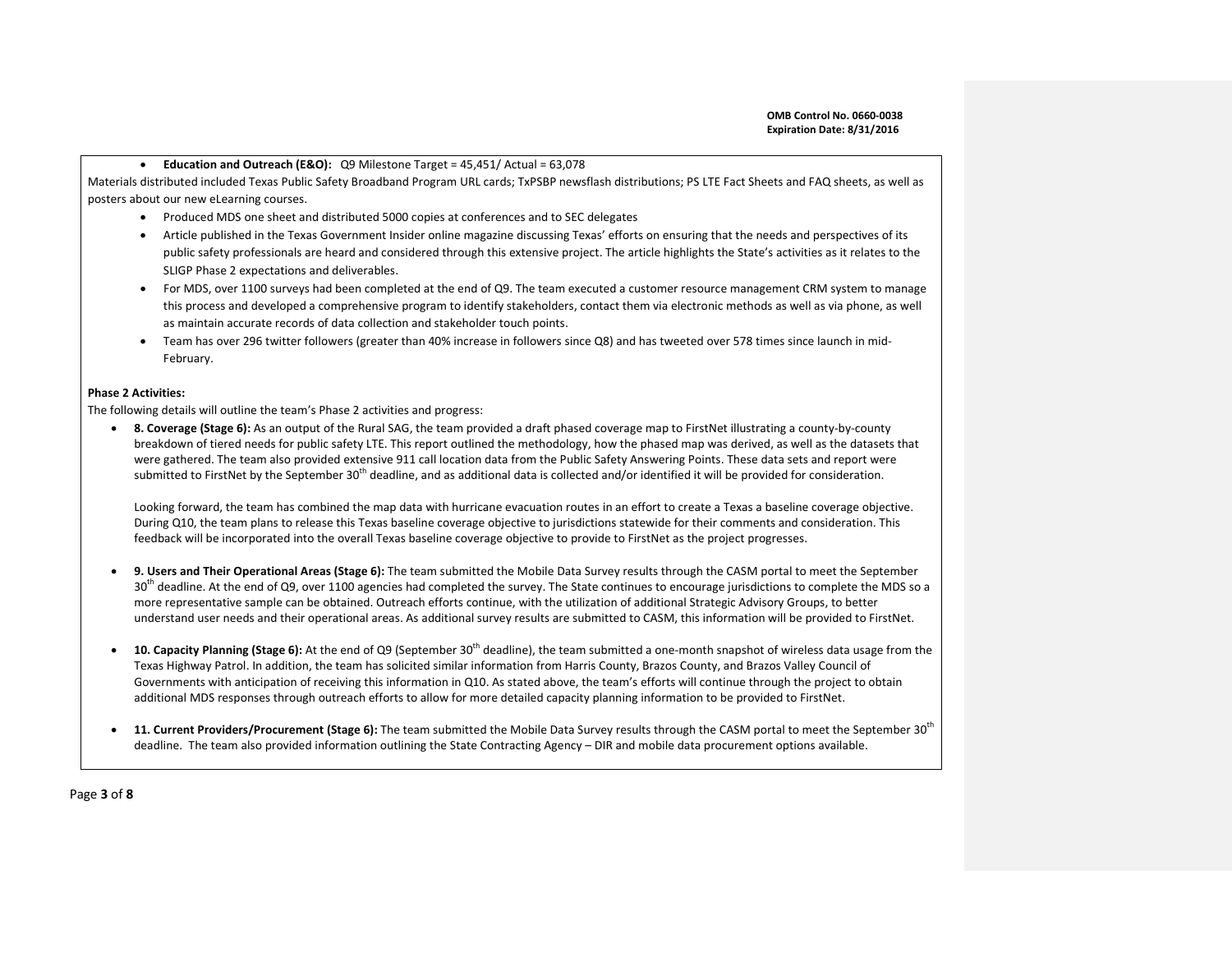• **12. State Plan Decision (Stage 2):** The team currently is in discussions with the Governor's Office and the Department of Information Resources about the creation of a State Agency Strategic Advisory Group.

#### • **Other Activities:**

- Tribal representation from Texas attended the Northwest Tribal Emergency Management Conference in August. Other Tribal activities include the development of the Tribal Report, discussing concerns, challenges, and ideas as it relates to FirstNet and the public safety broadband buildout and are important to the Tribal community.
- On two occasions, members of the team joined border command, marine and aircraft operations on an active US-Mexican Border tour in an effort to further understand the application of FirstNet to protect the State's southernmost border.
- Working to facilitate and finalize a Tribal Meeting with FirstNet at the 2016 Texas Emergency Management Conference (TEMC).

**11b. If the project team anticipates requesting any changes to the approved Baseline Report in the next quarter, describe those below. Note that any substantive changes to the Baseline Report must be approved by the Department of Commerce before implementation.** 

# **11c. Provide any other information that would be useful to NTIA as it assesses this project's progress.**

- Two documents were prepared and filed to FirstNet Draft RFP, Special Notice D15PS00295. These included the following:
	- o Texas Public Safety Broadband Program Response: A 10-page document discussing the opinions on a variety of topics such as local funding, Tribal representation, attention to Rural Carriers, and the need to upgrade coverage specifications.
	- o Comments on 'Rural' Definitions: A 25-page document outlining Rural SAG's decomposition of the proposed rural definition, as well as proposed workable alternatives and demonstrated how the definitions were applied in the State of Texas.
- The team continues to work in conjunction with Harris County on a Joint Outreach Package.
- Meetings held between the State of Texas and Harris County to further define and outline actionable plans for each KLC core transition, data analytics, special events, extended mode, and training.

#### **11d. Describe any success stories or best practices you have identified. Please be as specific as possible**.

- As part of the Rural SAG and Coverage Mapping activities, the team discussed the following Public Safety topics as it relates to First Net: "Borders & Ports", "High Risk Temporary Populations", "Pipelines", and "Natural Disasters". Detailed notes and the team's remarks will be provided in the final overview documentation.
- TX LTE website has become the benchmark for numerous States as they design and rollout their own online presence.
- The team's video discussing the "limitations of an LTE network during public emergencies", as well as the "path breaking efforts" of FirstNet was highlighted on LinkedIn by John M. Lawson, CEO of Techno-Political Strategist/Convergence Services Inc.
- The team authored the following papers describing the State's overall methodology for determining coverage ranking:
	- o *Preliminary Phased Deployment Map*: A series of graphics and background on how the map was developed by using "layers" of information.
	- o *Overview on Coverage Ranking Tool*: Summary paper describing the overall ranking methodology applied by the Rural SAG. The Ranking Tool generated over 10,000 pieces of data and utilized a proven analytic technique to create an objective ranking or scoring for each County's need for PSBN coverage.

Page **4** of **8**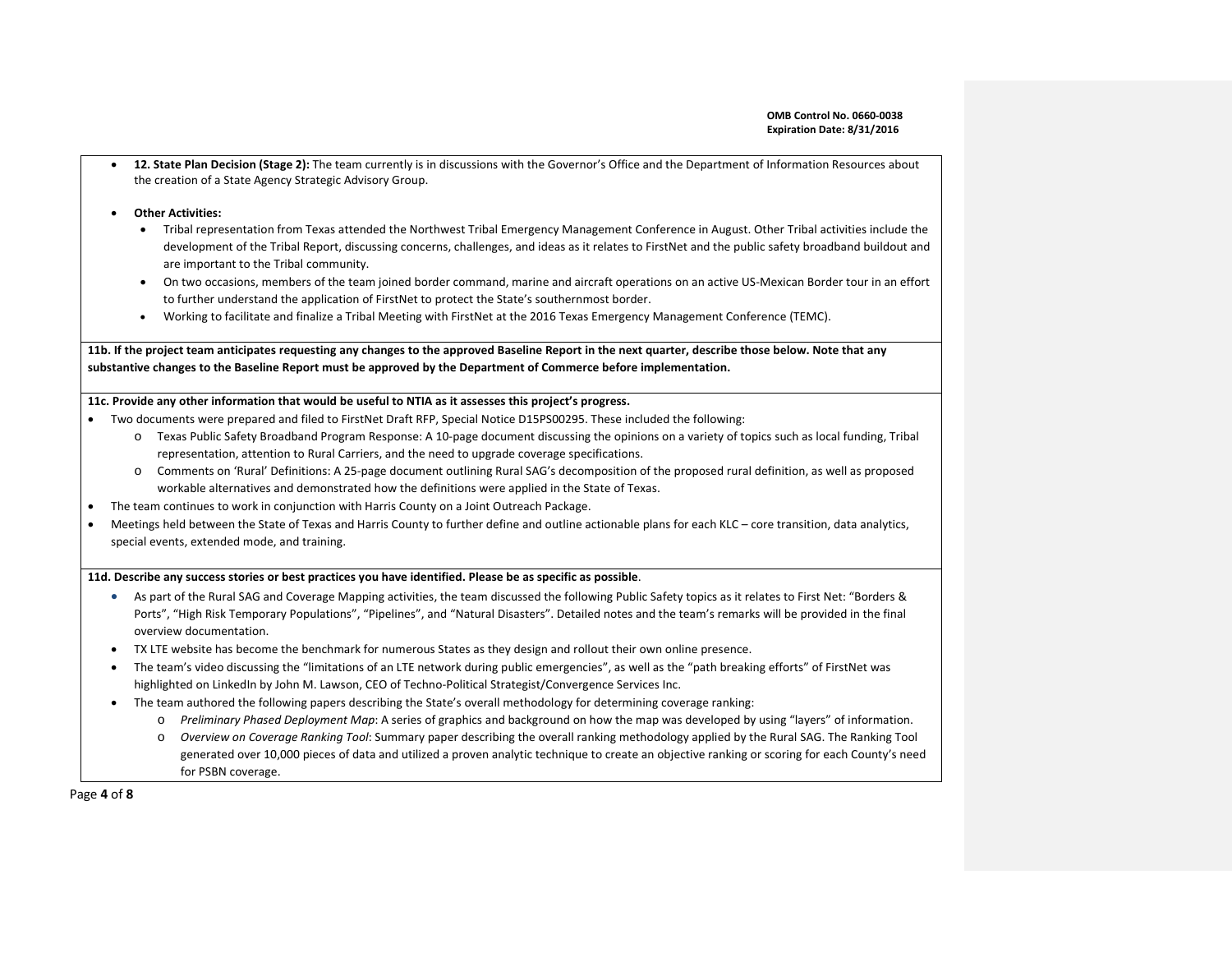o *Ranking Tool*: A copy of the actual ranking tool and generated data with underlying analytics.

### **12. Personnel**

# **12a. If the project is not fully staffed, describe how any lack of staffing may impact the project's time line and when the project will be fully staffed.**

The program is fully staffed with the addition of 1 FTEs this quarter. This staffing plan may be modified when necessary to meet specific needs and programmatic changes.

## **12b. Staffing Table**

|                                         | <b>Job Title</b><br>FTE %<br>Project(s) Assigned                                                                                                                           |              |                                                                                     |                                                                                            |                                                         |                   |      |                                                                                       |  | Change                 |             |  |
|-----------------------------------------|----------------------------------------------------------------------------------------------------------------------------------------------------------------------------|--------------|-------------------------------------------------------------------------------------|--------------------------------------------------------------------------------------------|---------------------------------------------------------|-------------------|------|---------------------------------------------------------------------------------------|--|------------------------|-------------|--|
| SWIC: FTE = $1$                         |                                                                                                                                                                            | 25           |                                                                                     | Provide oversight of all SLIGP activities.                                                 |                                                         |                   |      |                                                                                       |  |                        | No change   |  |
|                                         | DPS Legal Advisors: FTE = 1<br>Advise on all legal issues, MOA support.<br>10                                                                                              |              |                                                                                     |                                                                                            |                                                         |                   |      |                                                                                       |  | No change              |             |  |
| Program Managers 1: FTEs = 2<br>90      |                                                                                                                                                                            |              |                                                                                     | Direct the purpose and status of all program projects; manage time and budget allocations; | No change                                               |                   |      |                                                                                       |  |                        |             |  |
|                                         |                                                                                                                                                                            |              |                                                                                     |                                                                                            | support project-level activity to ensure goals are met. |                   |      |                                                                                       |  |                        |             |  |
| Program Managers 2: FTEs = 1            |                                                                                                                                                                            | 10           |                                                                                     | Provide strategy, scope and timeline; inside legal counsel oversight.                      | No change                                               |                   |      |                                                                                       |  |                        |             |  |
| Project Managers 1: FTEs = 1            |                                                                                                                                                                            | 50           |                                                                                     |                                                                                            |                                                         |                   |      | Coordination of: State and regional governance meetings; education/outreach and rural |  | No change              |             |  |
|                                         |                                                                                                                                                                            |              |                                                                                     | development programs; and production of materials.                                         |                                                         |                   |      |                                                                                       |  |                        |             |  |
| Project Managers 2: FTEs = 2            |                                                                                                                                                                            | 90           |                                                                                     | Assist with and coordinate E & O efforts                                                   |                                                         |                   |      |                                                                                       |  | No change              |             |  |
| Project Managers 2: FTEs = 6            |                                                                                                                                                                            |              |                                                                                     | Assist with and coordinate E & O efforts                                                   |                                                         |                   |      |                                                                                       |  | No change              |             |  |
| Project Managers 3: FTEs = 27           |                                                                                                                                                                            | 10           |                                                                                     | Temporary assignments as needed; Assist with and coordinate E & O efforts                  |                                                         |                   |      |                                                                                       |  |                        | No change   |  |
| IT Program Specialists: $FTE = 1$<br>50 |                                                                                                                                                                            |              | Development and production of audio-visual products conference needs, webinars, and |                                                                                            |                                                         |                   |      |                                                                                       |  |                        | No change   |  |
|                                         |                                                                                                                                                                            |              | training materials.                                                                 |                                                                                            |                                                         |                   |      |                                                                                       |  |                        |             |  |
| SAA Director: $FTE = 1$                 | .1                                                                                                                                                                         | M&A          |                                                                                     |                                                                                            |                                                         |                   |      |                                                                                       |  | No change              |             |  |
| SAA Manager: $FTE = 1$                  |                                                                                                                                                                            | M&A          |                                                                                     |                                                                                            |                                                         |                   |      |                                                                                       |  | No change              |             |  |
| SAA Coordinator: $FTE = 1$              | 6.6                                                                                                                                                                        | M&A          |                                                                                     |                                                                                            |                                                         |                   |      |                                                                                       |  | No change              |             |  |
| SAA Budget Analyst: $FTE = 1$           |                                                                                                                                                                            |              | M&A                                                                                 |                                                                                            |                                                         |                   |      |                                                                                       |  | No change              |             |  |
| SAA Grant Accountant: FTE = 1           |                                                                                                                                                                            | 2.7          | M&A                                                                                 |                                                                                            |                                                         |                   |      |                                                                                       |  | No change              |             |  |
| Add Row<br>Remove Row                   |                                                                                                                                                                            |              |                                                                                     |                                                                                            |                                                         |                   |      |                                                                                       |  |                        |             |  |
|                                         | 13. Subcontracts (Vendors and/or Sub-recipients)                                                                                                                           |              |                                                                                     |                                                                                            |                                                         |                   |      |                                                                                       |  |                        |             |  |
|                                         | 13a. Subcontracts Table - Include all subcontractors. The totals from this table must equal the "Subcontracts Total" in Question 14f. Based on Revised Phase 1 Budget July |              |                                                                                     |                                                                                            |                                                         |                   |      |                                                                                       |  |                        |             |  |
| 2014.                                   |                                                                                                                                                                            |              |                                                                                     |                                                                                            |                                                         |                   |      |                                                                                       |  |                        |             |  |
| Name                                    | <b>Subcontract Purpose</b>                                                                                                                                                 | Type (Vendor |                                                                                     | RFP/RFQ                                                                                    | Contract                                                | <b>Start Date</b> | End  | <b>Total Federal</b>                                                                  |  | <b>Total Matching</b>  | Project and |  |
|                                         |                                                                                                                                                                            | /Sub-rec.)   |                                                                                     | Issued (Y/N)                                                                               | Executed (Y/N)                                          |                   | Date | <b>Funds Allocated</b>                                                                |  | <b>Funds Allocated</b> | % Assigned  |  |

Page **5** of **8**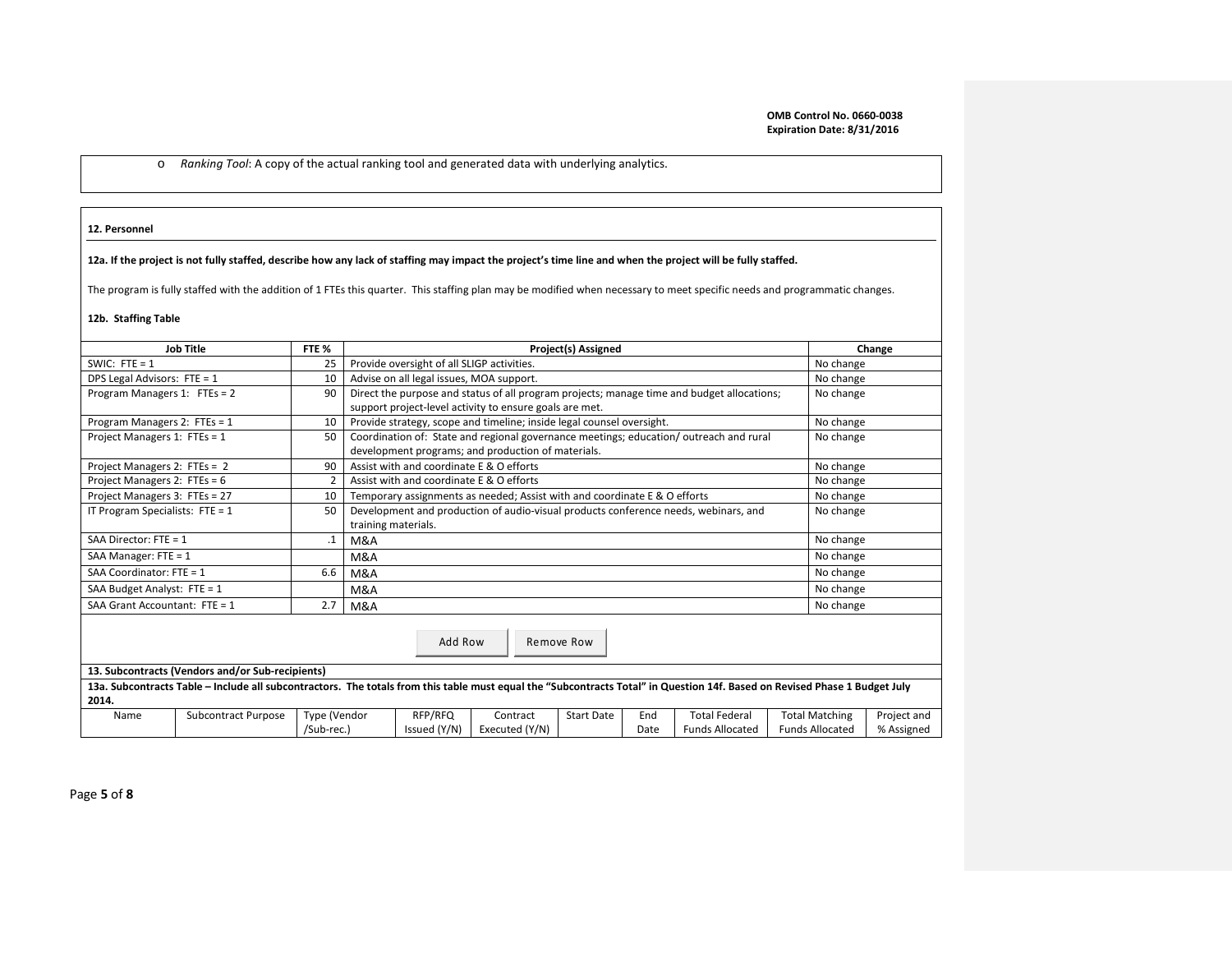| Communicatio<br>ns<br>Planner/Techni<br>cal Writer<br>(2 contracts) | Develop and track<br>operational budget;<br>assist developing and<br>tracking milestones,<br>MDST, Tribal and O&E<br>efforts; draft<br>Quarterly PPRs, and<br>other related<br>documents and<br>reports                                                                                                   | Vendor | Y | Y | Aug 2014     | March<br>2015 | \$152,286.00 | $\mathbf 0$ | N/A |
|---------------------------------------------------------------------|-----------------------------------------------------------------------------------------------------------------------------------------------------------------------------------------------------------------------------------------------------------------------------------------------------------|--------|---|---|--------------|---------------|--------------|-------------|-----|
| Technologist<br>2 contractor)                                       | Develop design<br>elements, the<br>structure and<br>mechanism of the<br>individual projects;<br>focused on<br>operational elements<br>and responsible for<br>tasks, deliverables and<br>outputs of the project.                                                                                           | Vendor | Υ | Y | Aug.<br>2014 | March<br>2015 | \$311,400.00 | 0           | N/A |
| Outside Legal<br>Counsel,<br>(1 contract)                           | Development of State<br>and Local MOU/ Inter-<br>local Agreements,<br>MOU template; and<br>other work compliant<br>with FirstNet<br>requirements.                                                                                                                                                         | Vendor | Y | Y | Aug.<br>2014 | March<br>2015 | \$24,500.00  | $\mathbf 0$ | N/A |
| E & O<br>Coordinator(s),<br>(2 contractors)                         | Development of tasks<br>will include: speaking<br>at conferences,<br>workshops and<br>meetings; facilitating<br>regional kick-off<br>meetings,<br>development of<br>discipline focused<br>materials, assist in the<br>development of the<br>Rural Coverage Plan<br>and Education and<br>Outreach program. | Vendor | Y | Y | Aug.<br>2014 | March<br>2015 | \$324,600    | $\pmb{0}$   | N/A |
| Project<br>Management                                               | Scheduling,<br>facilitating, managing,                                                                                                                                                                                                                                                                    |        |   |   |              |               | \$306,000.00 |             |     |

Page **6** of **8**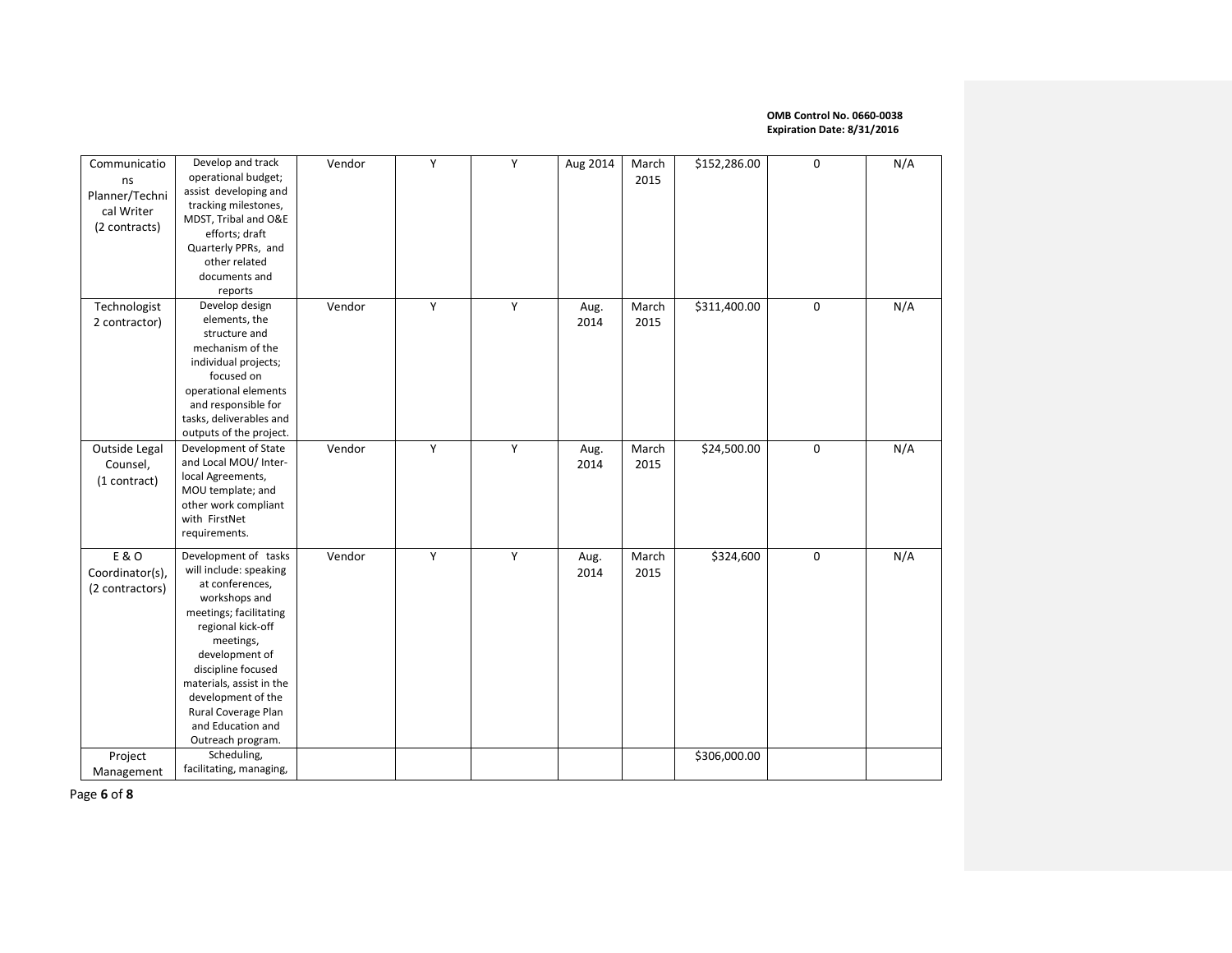| Administrators                                                                                                |                    | and inviting public      |                                                                              |         |       |   |               |       |                                                                                   |   |                          |
|---------------------------------------------------------------------------------------------------------------|--------------------|--------------------------|------------------------------------------------------------------------------|---------|-------|---|---------------|-------|-----------------------------------------------------------------------------------|---|--------------------------|
|                                                                                                               |                    | safety entities to       |                                                                              |         |       |   |               |       |                                                                                   |   |                          |
|                                                                                                               |                    | participate in           |                                                                              |         |       |   |               |       |                                                                                   |   |                          |
|                                                                                                               |                    | governance strategic     |                                                                              |         |       |   |               |       |                                                                                   |   |                          |
|                                                                                                               |                    | advisory groups and      |                                                                              |         |       |   |               |       |                                                                                   |   |                          |
|                                                                                                               |                    | the LTE SCIP Executive   |                                                                              |         |       |   |               |       |                                                                                   |   |                          |
|                                                                                                               |                    | Council meetings;        |                                                                              |         |       |   |               |       |                                                                                   |   |                          |
|                                                                                                               |                    | assisting with program   |                                                                              |         |       |   |               |       |                                                                                   |   |                          |
|                                                                                                               |                    | planning and             |                                                                              |         |       |   |               |       |                                                                                   |   |                          |
|                                                                                                               |                    | management,              |                                                                              |         |       |   |               |       |                                                                                   |   |                          |
|                                                                                                               |                    | including                |                                                                              |         |       |   |               |       |                                                                                   |   |                          |
|                                                                                                               |                    | development of           |                                                                              |         |       |   |               |       |                                                                                   |   |                          |
|                                                                                                               |                    | project management       |                                                                              |         |       |   |               |       |                                                                                   |   |                          |
|                                                                                                               |                    | processes and            |                                                                              |         |       |   |               |       |                                                                                   |   |                          |
|                                                                                                               |                    | procedures; tracking     |                                                                              |         |       |   |               |       |                                                                                   |   |                          |
|                                                                                                               |                    | milestone metrics;       |                                                                              |         |       |   |               |       |                                                                                   |   |                          |
| Project                                                                                                       |                    | Tasks include:           | Vendor                                                                       | Υ       |       | Y | Aug.          | March | \$642,000.00                                                                      | 0 | N/A                      |
| Manager                                                                                                       |                    | speaking at              |                                                                              |         |       |   | 2014          | 2015  |                                                                                   |   |                          |
| SME(s)                                                                                                        |                    | conferences,             |                                                                              |         |       |   |               |       |                                                                                   |   |                          |
| (15)                                                                                                          |                    | workshops and            |                                                                              |         |       |   |               |       |                                                                                   |   |                          |
| contractors)                                                                                                  |                    | meetings; facilitating   |                                                                              |         |       |   |               |       |                                                                                   |   |                          |
|                                                                                                               |                    | regional kick-off        |                                                                              |         |       |   |               |       |                                                                                   |   |                          |
|                                                                                                               |                    | meetings,                |                                                                              |         |       |   |               |       |                                                                                   |   |                          |
|                                                                                                               |                    | development of           |                                                                              |         |       |   |               |       |                                                                                   |   |                          |
|                                                                                                               |                    | discipline focused       |                                                                              |         |       |   |               |       |                                                                                   |   |                          |
|                                                                                                               |                    | materials, assist in the |                                                                              |         |       |   |               |       |                                                                                   |   |                          |
|                                                                                                               |                    | development and          |                                                                              |         |       |   |               |       |                                                                                   |   |                          |
|                                                                                                               |                    | implementation of the    |                                                                              |         |       |   |               |       |                                                                                   |   |                          |
|                                                                                                               |                    | Rural Coverage Plan      |                                                                              |         |       |   |               |       |                                                                                   |   |                          |
|                                                                                                               |                    | and Education and        |                                                                              |         |       |   |               |       |                                                                                   |   |                          |
|                                                                                                               | Outreach programs. |                          |                                                                              |         |       |   |               |       |                                                                                   |   |                          |
|                                                                                                               |                    |                          |                                                                              |         |       |   | <b>TOTAL</b>  |       | \$1,760,787.00                                                                    |   |                          |
|                                                                                                               |                    |                          |                                                                              |         |       |   |               |       |                                                                                   |   |                          |
|                                                                                                               |                    |                          |                                                                              | Add Row |       |   | Remove Row    |       |                                                                                   |   |                          |
|                                                                                                               |                    |                          |                                                                              |         |       |   |               |       |                                                                                   |   |                          |
|                                                                                                               |                    |                          | 13b. Describe any challenges encountered with vendors and/or sub-recipients. |         |       |   |               |       | All contractors have provided quality service on assigned SLIGP tasks and meeting |   |                          |
| engagements.                                                                                                  |                    |                          |                                                                              |         |       |   |               |       |                                                                                   |   |                          |
|                                                                                                               |                    |                          |                                                                              |         |       |   |               |       |                                                                                   |   |                          |
| 14. Budget Worksheet                                                                                          |                    |                          |                                                                              |         |       |   |               |       |                                                                                   |   |                          |
| Columns 2, 3 and 4 must match your current project budget for the entire award, which is the SF-424A on file. |                    |                          |                                                                              |         |       |   |               |       |                                                                                   |   |                          |
| Only list matching funds that the Department of Commerce has already approved.                                |                    |                          |                                                                              |         |       |   |               |       |                                                                                   |   |                          |
| Project Budget Element (1)                                                                                    |                    | <b>Federal Funds</b>     | <b>Approved Matching</b>                                                     |         | Total |   | Federal Funds |       | Approved Matching Funds                                                           |   | Total Funds Expended (7) |
|                                                                                                               |                    |                          |                                                                              |         |       |   |               |       |                                                                                   |   |                          |

Page **7** of **8**